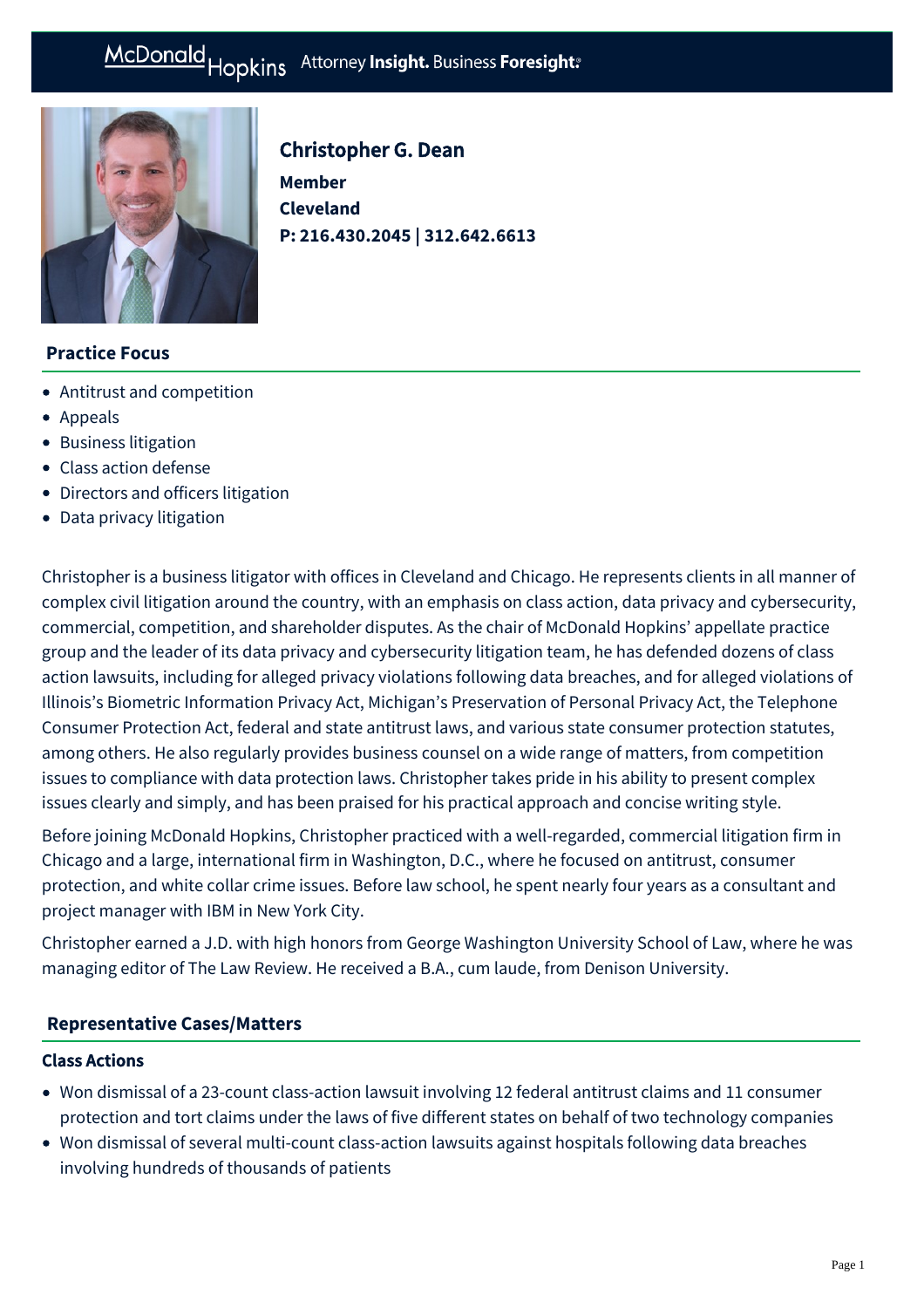- Obtained dismissal of, or otherwise resolved on favorable terms, numerous class actions stemming from cyberattacks against healthcare providers, school systems, and private businesses collectively involving millions of putative class members
- Defended and resolved on favorable terms multiple class-action lawsuits under Illinois's Biometric Information Privacy Act on behalf manufacturing, healthcare, and technology companies
- Defended and resolved on very favorable terms class-action lawsuits asserting claims under the Telephone Consumer Protection Act
- Counseled manufacturing company on defending wage-payment class and collective-action claims
- Defended large hospital system in a class-action antitrust lawsuit brought by nurses' union

## Data Privacy and Cybersecurity Matters

- Represented numerous managed service providers against claims and demands by former clients following cybersecurity incidents
- Defended hospital system from statutory and tort claims following the unauthorized access of thousands of patients' records by a hospital employee
- Defended several plastic surgeons against claims by former patients related to the unauthorized disclosure of patient information on medical practice websites
- Defended a drug habilitation facility against claims by a former patient following the alleged disclosure of protected health information by a nurse
- Defended several behavioral health clinics against claims by patients for the alleged unauthorized disclosure of medical records by clinic staff
- Defended physician and medical practice from threatened claims by former patients following wide-spread disclosure of patient information through an inadvertent e-mail transmission
- Defended healthcare, steel, and technology companies from claims by employees related to the allegedly unlawful use of biometric information for timekeeping purposes

## Partnership, Shareholder, and Business Disputes

- First-chaired complex arbitration proceeding concerning sale of three affiliated businesses
- Tried and resolved on favorable terms earn-out and breach-of-representation-and-warranty claims in connection with the sale of a pharmaceutical company
- Obtained a jury verdict for a property developer following a three-week trial in claims against a former partner and attorney
- Won dismissal and the subsequent appeal of claims against the general partners of a partnership that owns and operates a large apartment complex in downtown Chicago
- Obtained a permanent injunction and attorneys' fees on behalf of the minority member of a limited liability company in a dispute concerning the potential sale of membership interests
- Negotiated the favorable resolution of potential derivate claims against a corporate board on behalf of a shareholder who opposed the sale of the business
- Prosecuted claims for breach of contract and breach of fiduciary duty on behalf of a medical practice against former shareholder
- Represented business founder in claims by and against co-founder and former investor Defended title company from claims by discharged shareholder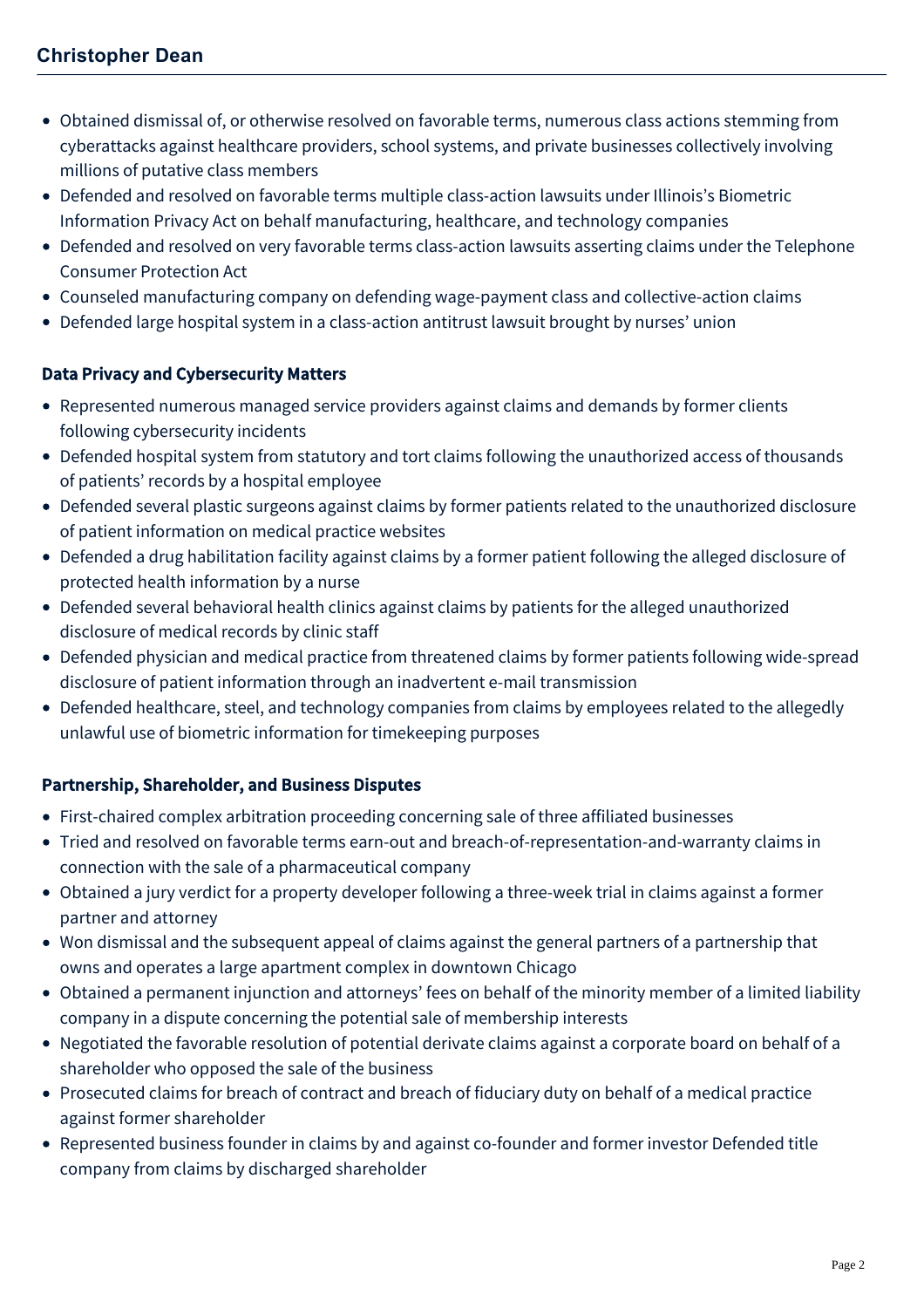- Advised small-business owner in claims related to dissolution of company Represented tech startup in dissociation of co-founder and investor
- Defended and resolved on favorable terms claims against partnership and general partners by disgruntled limited partner
- Advised internet marketing and sales company in connection with threatened claims by former independent contractor who demanded equity stake in business

## Misc. Litigation

- Won summary judgment and affirmance on appeal to the Sixth Circuit for an insurance company in a coverage dispute
- Won a multi-million dollar equitable subordination claim against the insiders of a bankrupt scrap metal company on behalf of the trustee of the liquidating trust
- Secured summary judgment on a personal injury claim for a natural gas company following a gas explosion in which a passerby was injured
- Obtained summary judgment for a natural gas company in a lease dispute with a property owner Defended parts distributor from contract and warranty claims in product defect and recall lawsuit brought by manufacturer following product explosion and wrongful death action
- Represented DNA testing company in claims by and against large, web-based rival in trademark infringement claims
- Prosecuted sanctions claims on behalf of large airline against international cargo shipper for violation of bankruptcy discharge injunction
- Defended individual in high-profile RICO lawsuit involving bankruptcy consulting industry
- Pursued collection action on behalf of private equity fund against founder and former executives of defunct borrower
- Defended former employees of bankrupt hospital system from insurance claims stemming from plaintiff's attempt to collect a previously entered \$28 million medical malpractice judgment
- Resolved a multi-million dollar mechanic's lien claim for the developer of one of Chicago's newest and most high-profile mixed-use skyscrapers on extremely favorable terms
- Secured summary judgment for a national bank against a multimillion dollar employment claim Defended a large law firm and a named partner in a \$300 million legal malpractice lawsuit
- Defended international energy company in various tort claims stemming from the cleanup of a major offshore oil spill
- Negotiated the settlement of lease disputes on behalf of a wide variety of clients, including a high-end restaurant franchise, a well-known discount retailer, and various property owners
- Obtained dismissal of False Claims Act, fraud, and breach of contract claims on behalf of a corporation in connection with a sizeable state contract
- Negotiated a favorable settlement on behalf of a company in a consumer protection claim brought by Federal Trade Commission

## **Admissions - Court**

U.S. Court of Appeals for the 2nd Circuit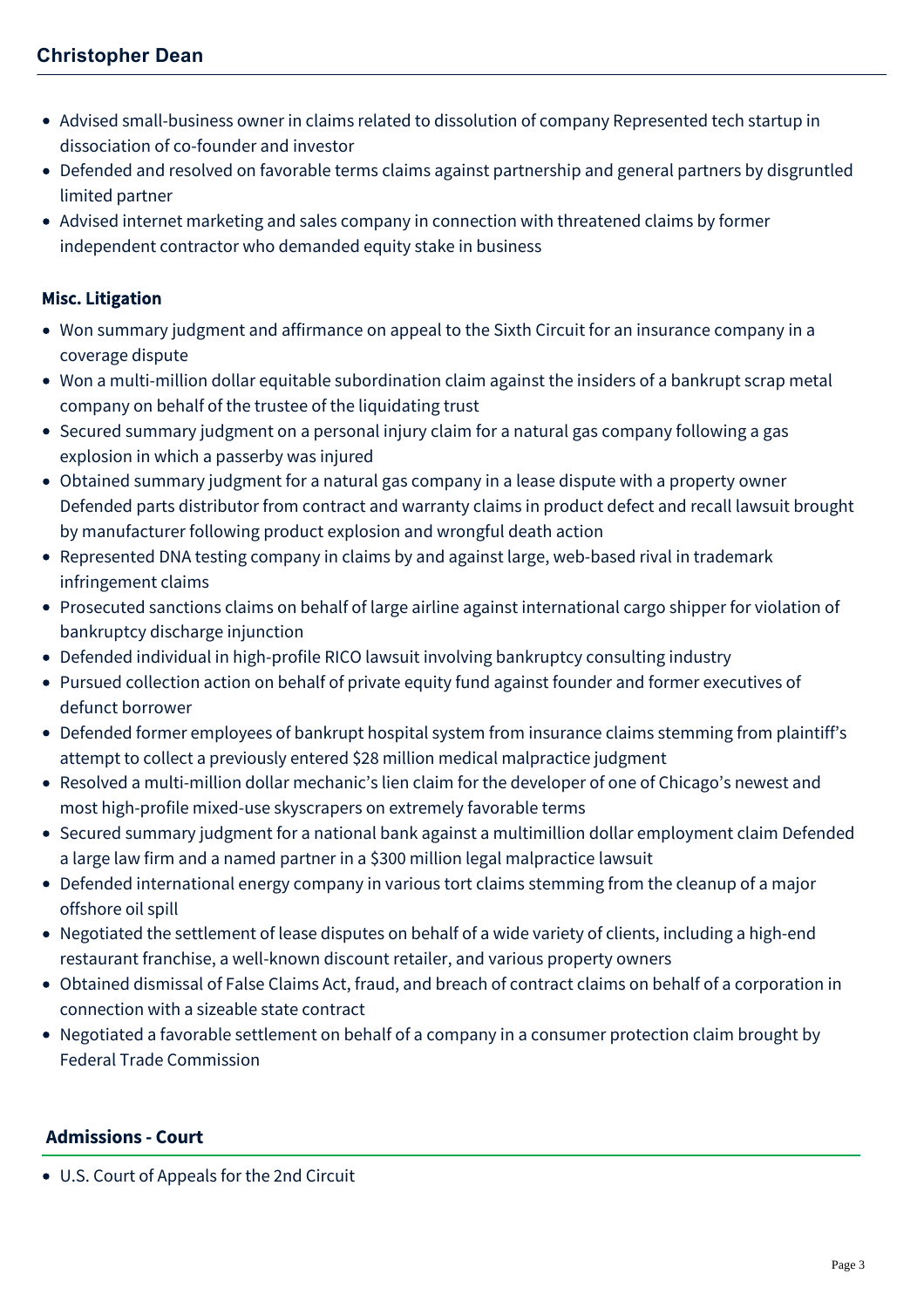- U.S. Court of Appeals for the 6th Circuit
- U.S. Court of Appeals for the 7th Circuit
- U.S. District Court for the Central District of Illinois
- U.S. District Court for the Eastern District of Michigan
- U.S. District Court for the Northern District of Illinois
- U.S. District Court for the Northern District of Ohio
- U.S. District Court for the Southern District of Ohio
- U.S. Supreme Court

#### **Admissions - State**

- Illinois
- Ohio

#### **Education**

- George Washington University School of Law
- Denison University

#### **Honors and Awards**

- Elected Managing Editor of Law Review at the George Washington University School of Law
- Elected to Moot Court, Mock Trial & Alternative Dispute Resolution Skills Boards in law school

#### **Professional Membership**

Cleveland Metropolitan Bar Association (CMBA) Unauthorized Practice of Law Committee (Chair, 2019)

#### **Alerts**

- [Supreme Court of Illinois holds no actual injury is required to state a claim under the Illinois Biometric](https://mcdonaldhopkins.com/Insights/January-2019/No-actual-injury-is-required-to-state-claim-under) Information Privacy Act
- [FTC wins two key hospital merger challenges in federal courts](https://mcdonaldhopkins.com/Insights/November-2016/FTC-wins-two-key-hospital-merger-challenges-in-fed)

#### **Blog Posts**

- [Update Illinois Supreme Court to decide whether claims under the Illinois Biometric Information Privacy](https://mcdonaldhopkins.com/Insights/February-2022/Update-Illinois-Supreme-Court-to-decide-whether) Act governed by 1-or-5 year limitations
- [Illinois appellate court clarifies accrual date of BIPA claims](https://mcdonaldhopkins.com/Insights/December-2021/Court-clarifies-accrual-date-BIPA-claims)
- [Claims under Illinois Biometric Information Privacy Act governed by 1-or-5 year limitations, Illinois](https://mcdonaldhopkins.com/Insights/September-2021/Claims-under-Illinois-Biometric-Information-Privac) appellate court finds
- [U.S. Supreme Court dramatically limits "no injury" class action lawsuits in federal court](https://mcdonaldhopkins.com/Insights/June-2021/US-Supreme-Court-dramatically-limits-no-injury-cla)
- [Maryland is latest state to propose regulating use of biometrics](https://mcdonaldhopkins.com/Insights/March-2021/Maryland-is-latest-state-to-propose-regulating-use)
- [Illinois appellate court holds that Workers' Compensation Act does not preempt claims for statutory](https://mcdonaldhopkins.com/Insights/September-2020/Illinois-appellate-court-holds-that-Workers-Compen)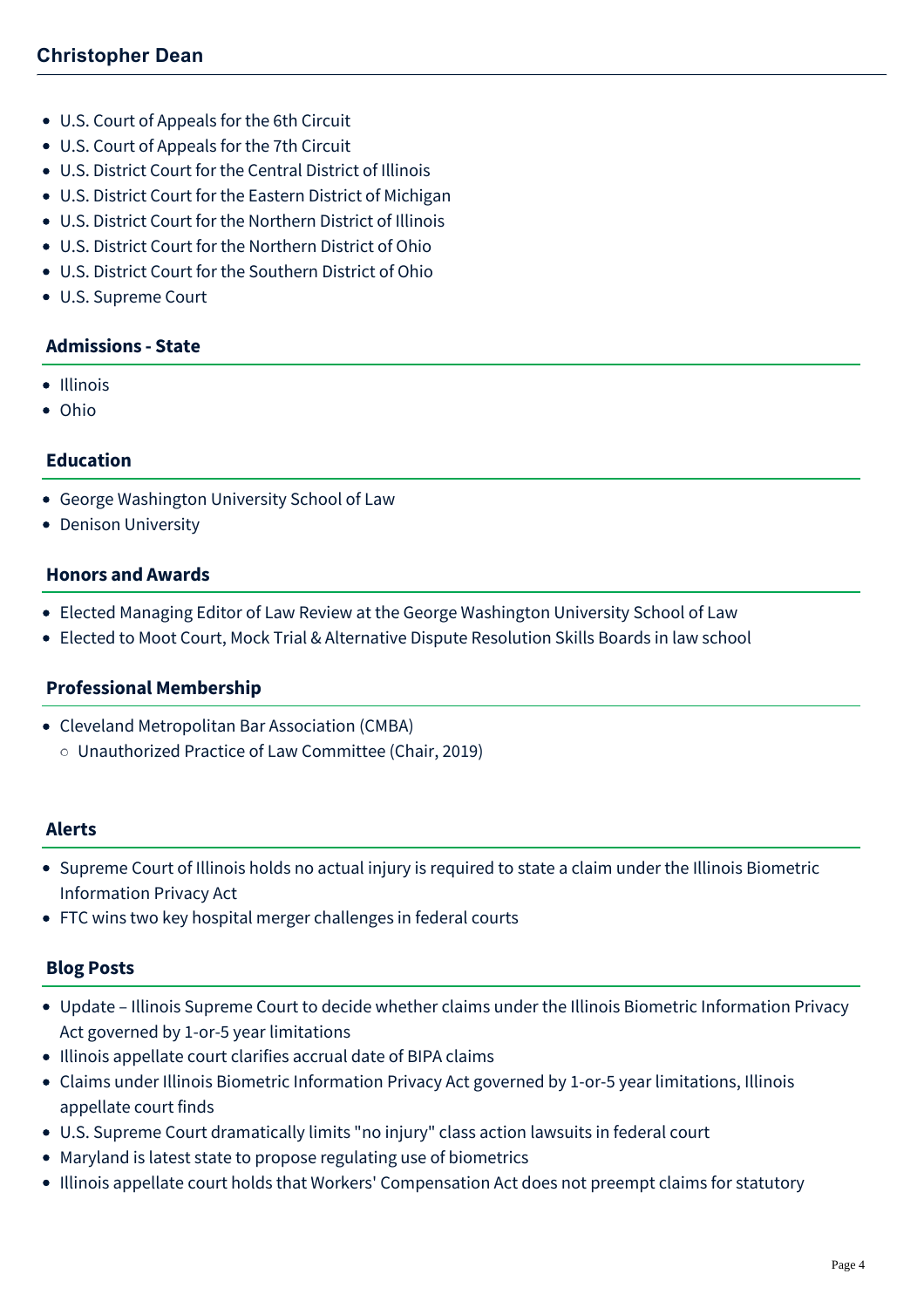[damages under Biometric Information Privacy Act](https://mcdonaldhopkins.com/Insights/September-2020/Illinois-appellate-court-holds-that-Workers-Compen)

- [Newly proposed Federal Biometrics Privacy Act mirrors controversial and expensive Illinois statute](https://mcdonaldhopkins.com/Insights/August-2020/Newly-proposed-federal-biometrics-privacy-act-mirr)
- [Seventh Circuit offers narrow and uncertain path to Article III standing under Illinois's Biometric](https://mcdonaldhopkins.com/Insights/May-2020/Seventh-Circuit-offers-narrow-and-uncertain-path-t) Information Privacy Act
- [No good deed goes unpunished: Free educational tools ensnare Google in new biometrics lawsuit](https://mcdonaldhopkins.com/Insights/April-2020/No-good-deed-goes-unpunished-free-educational-tool)
- [Illinois Supreme Court reaffirms availability of "pick off" strategy in class action cases](https://mcdonaldhopkins.com/Insights/February-2020/Illinois-Supreme-Court-reaffirms-availability-of-p)
- [Trade Association Basics: Simple tips for reducing antitrust risk in an information exchange](https://mcdonaldhopkins.com/Insights/September-2018/Trade-Association-Basics-Simple-tips-for-reducing)
- [Plaintiffs face uphill battle in revived data breach lawsuit against Barnes & Noble](https://mcdonaldhopkins.com/Insights/April-2018/Plaintiffs-face-uphill-battle-in-revived-data-brea)
- [Antitrust laws protect competition not competitors](https://mcdonaldhopkins.com/Insights/April-2018/Antitrust-laws-protect-competition-not-competitors)
- [Risk of future identity theft may be sufficient to confer standing in data breach litigation](https://mcdonaldhopkins.com/Insights/March-2018/Risk-of-future-identity-theft-may-be-sufficient-to)
- [DOJ announces plans to review no-poaching agreements](https://mcdonaldhopkins.com/Insights/January-2018/DOJ-announces-plans-to-review-no-poaching-agreemen)
- [Actual injury required to state a claim under Illinois Biometric Information Privacy Act](https://mcdonaldhopkins.com/Insights/January-2018/Actual-injury-required-to-state-a-claim-under-the)
- [Court denies summary judgment in ramen noodle class action, price-fixing claim](https://mcdonaldhopkins.com/Insights/January-2018/Court-denies-summary-judgment-in-ramen-noodle-clas)
- [Court approves \\$208M settlement of antitrust claims against NCAA and Power Five conferences](https://mcdonaldhopkins.com/Insights/December-2017/Court-approves-208M-settlement-against-NCAA-and-Po)
- [Tying arrangements could put your business in a bind](https://mcdonaldhopkins.com/Insights/November-2017/Tying-arrangements-could-put-your-business-in-a-bi)
- [Natural gas production companies beware Landowners are watching you](https://mcdonaldhopkins.com/Insights/December-2015/Natural-gas-production-companies-beware-Landowners)
- [The hits just keep on coming](https://mcdonaldhopkins.com/Insights/October-2015/The-hits-just-keep-on-coming)
- [Cheap oil is good, right? Maybe not](https://mcdonaldhopkins.com/Insights/August-2015/Cheap-oil-is-good,-right-Maybe-not)
- [The 10-year Scandal Tearing Through Brazil's Petrobras](https://mcdonaldhopkins.com/Insights/March-2015/The-10-year-Scandal-Tearing-Through-Brazil-s-Petro)
- [More fallout from tumbling oil prices](https://mcdonaldhopkins.com/Insights/January-2015/More-fallout-from-tumbling-oil-prices)

#### **News**

- [Christopher Dean cited in Bloomberg Law](https://mcdonaldhopkins.com/Insights/November-2020/Christopher-Dean-Cited-in-Bloomberg-Law)
- [MH Business Exchange Episode 11 helps businesses avoid the hidden dangers of antitrust violations](https://mcdonaldhopkins.com/Insights/April-2018/MH-Business-Exchange-Episode-11-helps-businesses-a)
- [22 attorneys at McDonald Hopkins named 2018 Ohio Super Lawyers and Rising Stars](https://mcdonaldhopkins.com/Insights/December-2017/22-attorneys-at-McDonald-Hopkins-named-2018-Ohio-S)
- [McDonald Hopkins hosts discussion on how antitrust laws affect businesses of all sizes](https://mcdonaldhopkins.com/Insights/November-2017/McDonald-Hopkins-hosts-discussion-on-how-antitrust)
- [McDonald Hopkins to host discussion on how antitrust laws affect all businesses](https://mcdonaldhopkins.com/Insights/October-2017/McDonald-Hopkins-to-host-discussion-on-how-antitru)
- [McDonald Hopkins elects four Members](https://mcdonaldhopkins.com/Insights/October-2016/McDonald-Hopkins-elects-four-Members)
- [24 attorneys at McDonald Hopkins named Ohio Super Lawyers and Rising Stars](https://mcdonaldhopkins.com/Insights/December-2015/24-attorneys-at-McDonald-Hopkins-named-Ohio-Super)

## **Podcasts**

[Episode 11: Beware: Avoiding hidden antitrust dangers](https://mcdonaldhopkins.com/Insights/April-2018/Episode-11-Beware-Avoiding-hidden-antitrust-danger)

# **External Publications**

- "Illinois Civil Discovery Practice: Limitations on Discovery," Illinois Institute of Continuing Legal Education (2009-2013) (co-author)
- "Enforcing an Unsigned Contract for Services," Smart Business Chicago (Nov. 21, 2013)
- "Small Business and the Corporate Opportunity Doctrine," Business Law Today, American Bar Association's Business Law Section (2011) (co-author)
- "Living the Life of Reilly's: Recent U.S. Court of Federal Claims Decisions Highlight Need for Improved Regulatory Guidance in CICA Override Determinations," Fed. Contracts Rpt., BNA, Inc. (Jan. 23, 2007)